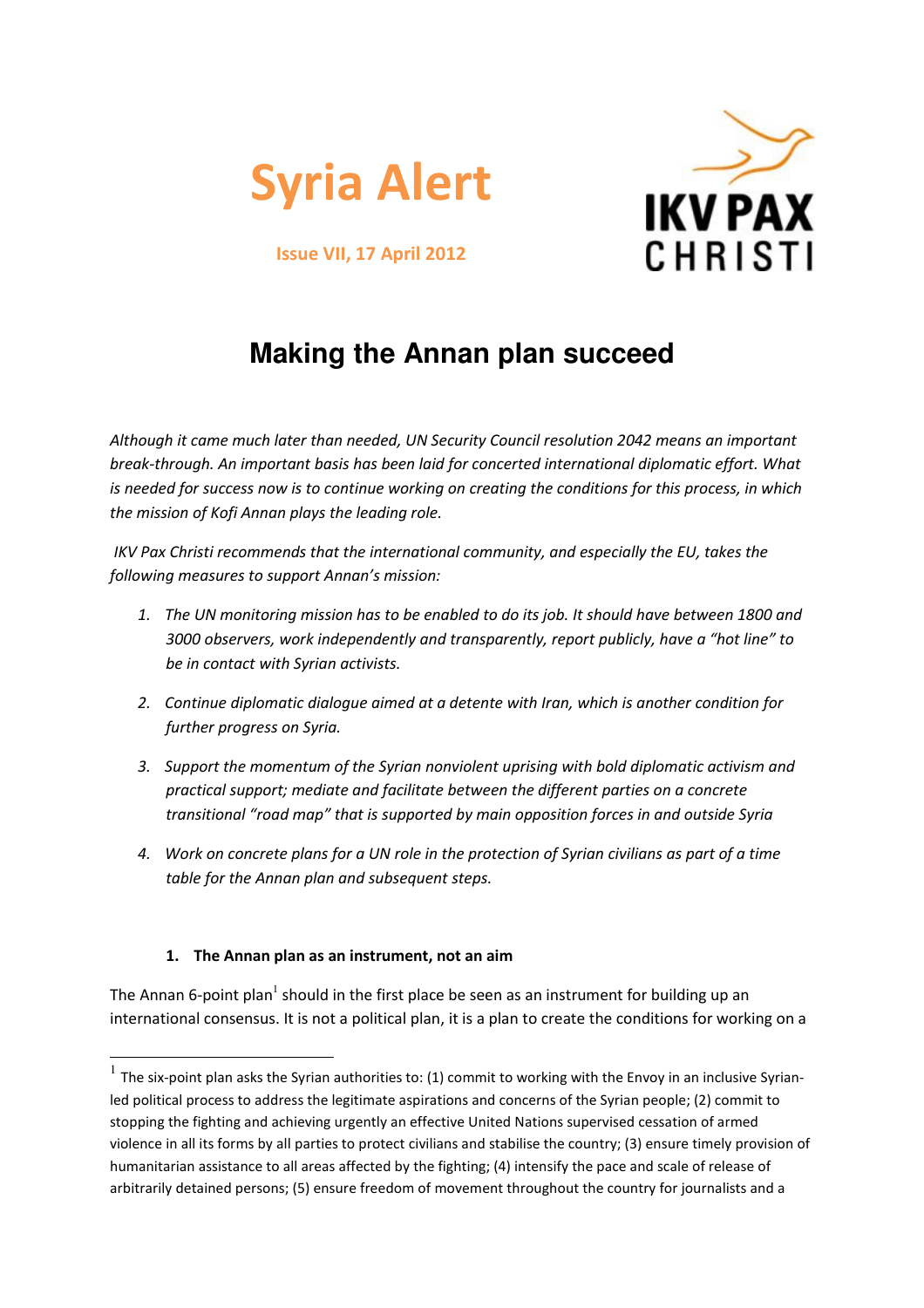political solution. The plan gave the Syrian regime a chance to prove its good intentions. It is clear that the international community is moving too slowly according to the Syrian opposition, but looking at where the different members of the Security Council were standing, this was the logical first step. What needs to be done now is continue on this path in order to work on a broad international consensus.

The next step is to ensure that the UN monitoring mission as agreed upon in UNSC resolution 2042 can do its job and ensure implementation of the 6-point plan. It therefore needs to be able to operate independently. That requires the tools, resources and technical equipment to move and communicate freely. The monitoring mission also has to work transparently, with qualified members and report publicly on its findings. According to the Local Coordination Committees the deployment of between 1800 and 3000 observers would be needed.<sup>2</sup> Finally a hotline between field activists in Syria and monitors' administrative office would have to be established to facilitate monitoring and verification of implementation of the components of the plan.

Another aspect of the Annan plan is that it needs a timetable. When should each of the 6 points be implemented? What next if the deadline is or is not met? Concrete plans have to be developed from a human security perspective, how to protect Syrian civilians? Given the escalation of attacks on the civilian population over the past weeks, politicians have to move beyond emotional cries for "humanitarian corridors" or "safe zones" and come with concrete proposals that are feasible. Part of the international coalition building should also be to look at what is at stake for the different international actors who still support the regime. For example, Russia has its only naval basis in the Mediterranean in the Syrian city of Tartous.

In that light, the talks that have been held by Western leaders with Iran are significant. Given its role as a key supporter of the Syrian regime, a "détente" with Iran is a condition for any political agreement in Syria. Diplomacy is needed and Iran's security concerns have to be taken into consideration.

## 2. Building on the momentum of peaceful protest

Meanwhile, in Syria, an escalation of violence against the civilian population has taken place, with massacres being committed in Homs, Hama, Idlib and Aleppo provinces. A consistent campaign has

non-discriminatory visa policy for them; (6) respect freedom of association and the right to demonstrate peacefully as legally guaranteed.

 $\overline{a}$ 

<sup>&</sup>lt;sup>2</sup> http://www.twitlonger.com/show/gvtsqs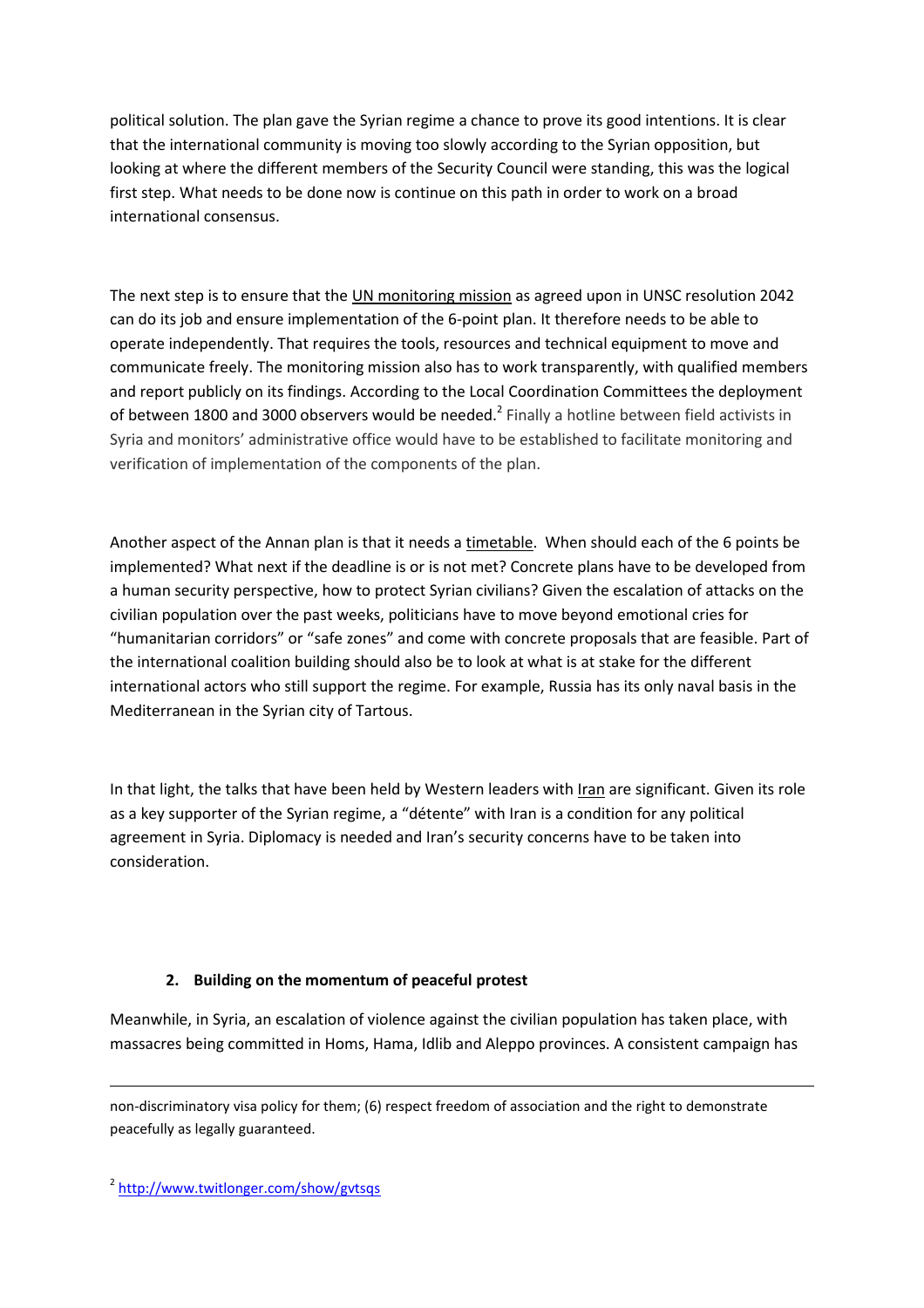taken place against Sunni-dominated places. In relation to that we see de facto demographic changes taking place. In the city of Homs for example, the Alawi and Christian population has disappeared. Many Alawis have withdrawn in the coastal area. This raises fears of de facto segregation processes that can have a large impact on the political developments. Yet, contrary to disinformation spread by certain media, the segregation has not been the result of targeted violence by armed opposition groups against the Christian population of Homs.  $3$ 

At the same time, however, nonviolent activism has again gained momentum. A wave of protests under the slogan "Stop the Killing" took place in Damascus after a young woman carrying this slogan in front of the parliament was arrested. A graffiti campaign around Syria united Kurdish, Assyrian, Druze and Sunni communities and the mixed cities. Preparations also took place for the "Zero Hour", a concerted effort of massive protest. On Friday 13 April in "The Revolution of All Syrians", Syria witnessed the highest number of protests since the uprising started, with 715 demonstrations all over the country. According to the Local Coordination Committees, if the Annan plan works, the number of protests could grow to 1000 in a day. $4$  A cease fire could enable a nonviolent momentum that could bring a political break through.

The Syrian opposition has in this scenario work to do too. Different political groups and think tanks are working on plans for the post-Assad phase, but there still is no plan for the transition process itself. That should be on top of the agendas of Syrian and international politicians. Meetings and facilitation of the different political groups and civil society should lead to a concrete plan or "road map" for the transition period.

## 3. The risk of a proxy war

Impatient because of the lack of progress through international diplomatic efforts and unable to start a military campaign, different countries have started to provide support to the Syrian (armed) opposition. While some countries such as the Netherlands have declared the provision of "nonlethal" technical support and Gulf Cooperation Council (GCC) countries declared the payment of the salaries of the Free Syrian Army (FSA), there is a grey area between military and non-military support. Both types of support constitute a form of foreign intervention. Such support to one of the forces on the ground can, if not accompanied with a clear strategy to manage conflict and protect civilians, be a next step towards a proxy war. On the ground, we see that the Assad regime is getting technical support from Iran and Russia, while the FSA is getting support from countries such as Saudi Arabia and Qatar. This may change the situation from a predominantly peaceful popular uprising to an internal armed conflict in which outside forces have a high stake. Then Syria will become the battlefield of the struggle for control over the Middle East. Such a proxy war similar to that in Lebanon and Iraq has to be prevented.

L

<sup>&</sup>lt;sup>3</sup> http://www.meforum.org/3208/syria-christian-persecution

<sup>&</sup>lt;sup>4</sup> http://www.twitlonger.com/show/gytsqs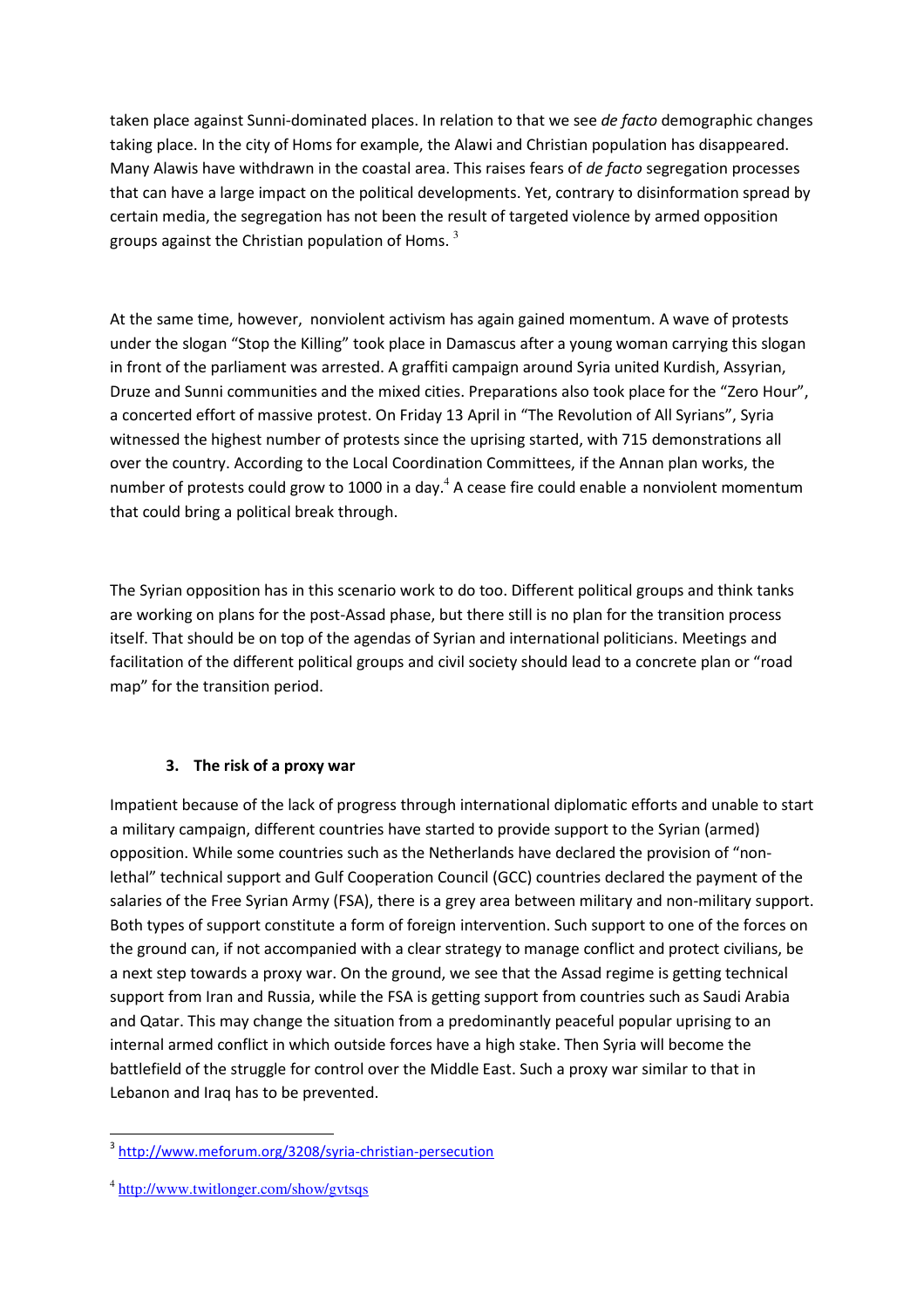### 4. Recommendations

The international consensus as reflected in UNSC resolution 2042 and the ongoing dialogue with Iran form basic conditions for a successful diplomatic and political process to end the crisis in Syria. In order to make the Annan plan succeed, the international community needs to take the following measures:

- The European Union should support Kofi Annans efforts to build an international consensus on how to deal with Syria. This means the concerns of Russia should be taken into consideration and dialogue with Iran has to lead to a détente. A concrete timetable has to be prepared for implementation of the different steps and agreed upon measures in case of compliance or non-compliance.
- A crucial role for the Annan plan to succeed will be played by the monitoring mission as agreed upon by the UN Security Council. In order to be successful this mission should have between 1800 and 3000 observers, work independently and transparently, report publicly, have a "hot line" to be in contact with Syrian activists and should be provided the tools, resources, and means of communication and a clear mandate to allow the monitors to work and move independently.
- The still-growing momentum of the peaceful uprising has to be supported. The importance of the locally-based peaceful civilian protest groups in Syria has to be recognized and they should be supported politically, diplomatically as well as logistically and financially. A large number of UN observers, as described above, will enable the number of demonstrations to grow to 1000 a day and will create the necessary safety for the peaceful protest movement to gain momentum.
- Although a lot of work is invested in developing plans for the post-Assad period, there still is no concrete plan for how this transition should take place. Instead of focusing on uniting the opposition in a unified institution, the international community should focus on mediation and facilitation between the different opposition forces to prepare a concrete agreed-upon "road map" for transition. This mediation should also bring the opposition "inside" and "outside" closer.
- The EU should assist in strengthening the legitimacy of the SNC amongst the Syrian people.<sup>5</sup> Efforts should be made to work with the SNC on securing an inclusive democratic Syria based

<sup>&</sup>lt;sup>5</sup> Five criteria for legitimacy are : (1) the support of the people as expressed in continuing non-violent demonstrations; (2) the maximum exercise of democratic deliberation despite the practical difficulties; (3) the continuing quest for descriptive and substantive representativeness of all parties in the absence of electoral representativeness; (4) a growing international recognition, in law and in fact, that they stand on a far superior ground than the regime as the right interlocutors—thereby also a recognition that the massive popular disaffection is a Revolution, and not a "civil war"; and, (5) on a moral plane, its continued adherence to the path of either no violence or, in the most dire circumstances, the least possible use of force.